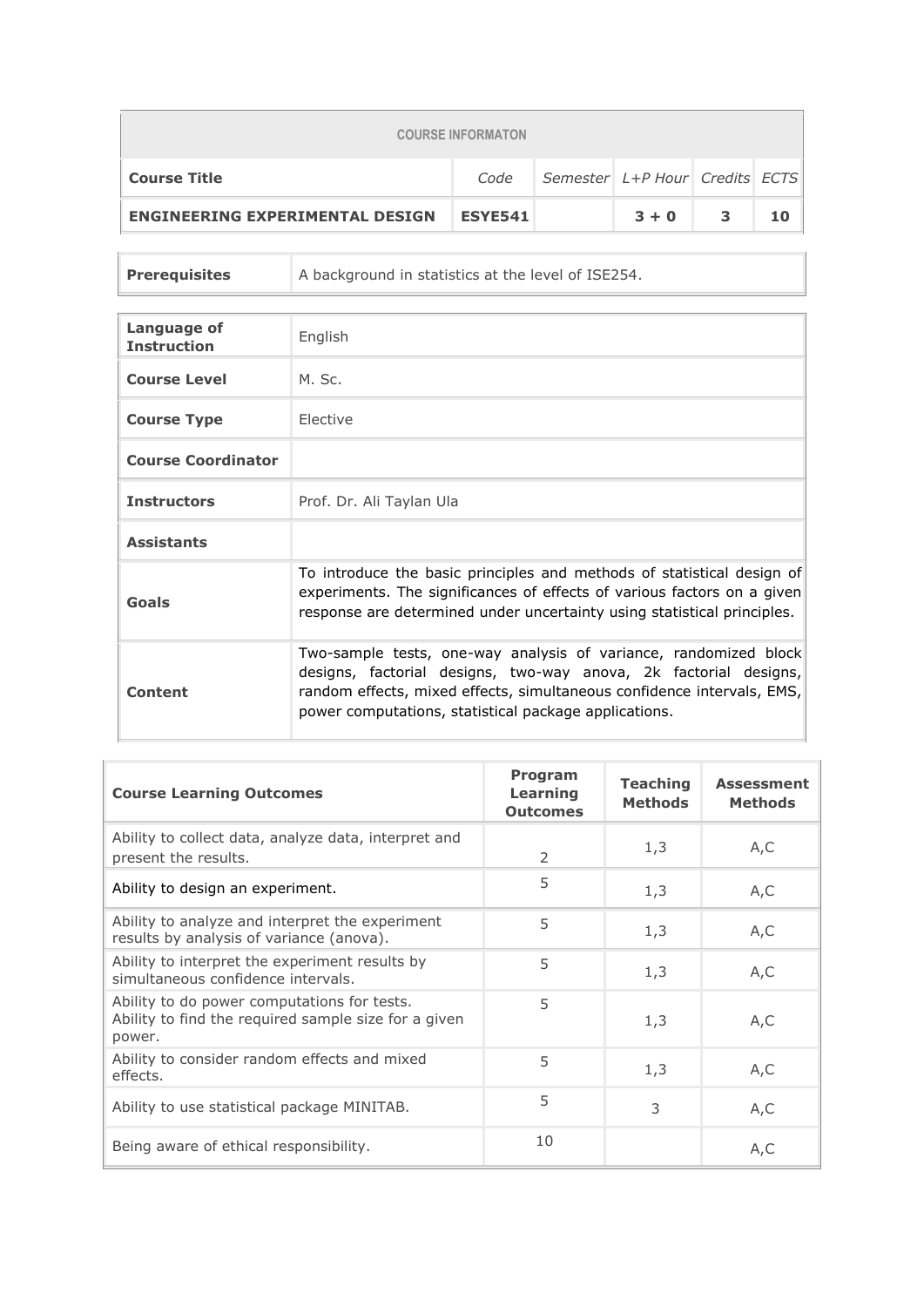| <b>Teaching</b><br><b>Methods:</b>   | 1: Lecture, 2: Paper Discussion, 3: Lab, 4: Case-Study |
|--------------------------------------|--------------------------------------------------------|
| <b>Assessment</b><br><b>Methods:</b> | A: Testing, B: Paper Summary, C: Homework, D: Project  |

|                | <b>COURSE CONTENT</b>                                                                 |          |  |  |  |
|----------------|---------------------------------------------------------------------------------------|----------|--|--|--|
|                | <b>Week Topics</b><br><b>Study Materials</b>                                          |          |  |  |  |
|                | Introduction to Design of Experiments.                                                |          |  |  |  |
| $\mathbf{1}$   | A Review of Basic Statistical Concepts.                                               | Textbook |  |  |  |
| 2              | Comparing Several Means. Analysis of Variance (Anova).                                | Textbook |  |  |  |
| 3              | Single-Factor Experiments. One-Way Anova. Tests.                                      | Textbook |  |  |  |
| $\overline{4}$ | One-Way Anova. Simultaneous Confidence Intervals. Estimates of<br>Parameters.         | Textbook |  |  |  |
| 5              | Expected Mean Square (EMS). Power Computations.                                       | Textbook |  |  |  |
| 6              | Special Case of Two Means.                                                            | Textbook |  |  |  |
| 7              | MIDTERM EXAM I<br>Random Effects Model.                                               | Textbook |  |  |  |
| 8              | Randomized Block Designs. Tests.                                                      | Textbook |  |  |  |
| 9              | Randomized Block Designs. Simultaneous Confidence Intervals.                          | Textbook |  |  |  |
| 10             | Factorial Designs.                                                                    | Textbook |  |  |  |
| 11             | Two-Factor<br>Experiments.<br>Tests.<br>Confidence<br>Two-way<br>Anova.<br>Intervals. | Textbook |  |  |  |
| 12             | MIDTERM EXAM II<br>Two-Factor Experiments. Interaction.                               | Textbook |  |  |  |
| 13             | Mixed Effects Models.                                                                 | Textbook |  |  |  |
| 14             | 2 <sup>k</sup> Factorial Designs.<br>MINITAB Applications.                            | Textbook |  |  |  |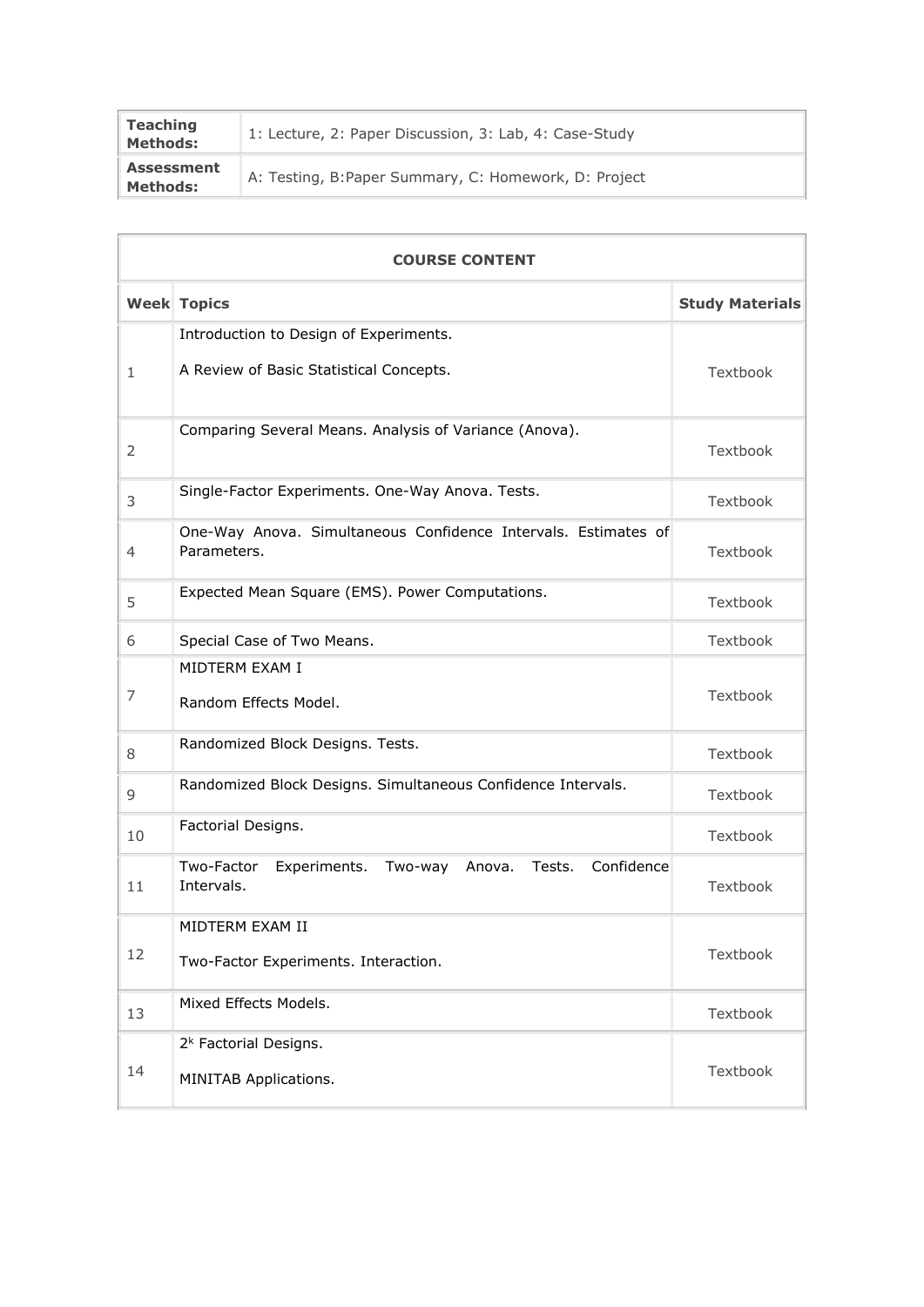| <b>RECOMMENDED SOURCES</b>  |                                                                                                                                                    |  |  |  |
|-----------------------------|----------------------------------------------------------------------------------------------------------------------------------------------------|--|--|--|
| <b>Textbook</b>             | Design and Analysis of Experiments, 7th Ed.<br>D. C. Montgomery,<br>John Wiley & Sons, 2009.                                                       |  |  |  |
| <b>Additional Resources</b> | Probability and Statistics for Engineers and Scientists, 9th Ed.<br>R. E. Walpole, R. H. Myers, S. L. Myers and K. Ye,<br>Pearson Education, 2012. |  |  |  |

| <b>MATERIAL SHARING</b> |                                              |  |  |
|-------------------------|----------------------------------------------|--|--|
| <b>Documents</b>        |                                              |  |  |
| <b>Assignments</b>      | 5 Homeworks with problems from the textbook. |  |  |
| <b>Exams</b>            | 2 Midterm Exams, Final Exam, 2 Quizzes.      |  |  |

| <b>ASSESSMENT</b>                                                   |                |                   |  |  |
|---------------------------------------------------------------------|----------------|-------------------|--|--|
| <b>IN-TERM STUDIES</b>                                              | <b>NUMBER</b>  | <b>PERCENTAGE</b> |  |  |
| Mid-terms                                                           | $\overline{2}$ | 76                |  |  |
| Assignments                                                         | 5              | 8                 |  |  |
| Quizzes                                                             | $\overline{2}$ | 8                 |  |  |
| Attendance                                                          |                | 8                 |  |  |
| <b>Total</b>                                                        |                | 100               |  |  |
| <b>CONTRIBUTION OF FINAL EXAMINATION TO OVERALL</b><br><b>GRADE</b> |                | 35                |  |  |
| <b>CONTRIBUTION OF IN-TERM STUDIES TO OVERALL</b><br><b>GRADE</b>   |                | 65                |  |  |
| <b>Total</b>                                                        |                | 100               |  |  |

| <b>COURSE CATEGORY</b> | <b>Expertise Courses</b> |
|------------------------|--------------------------|
|                        |                          |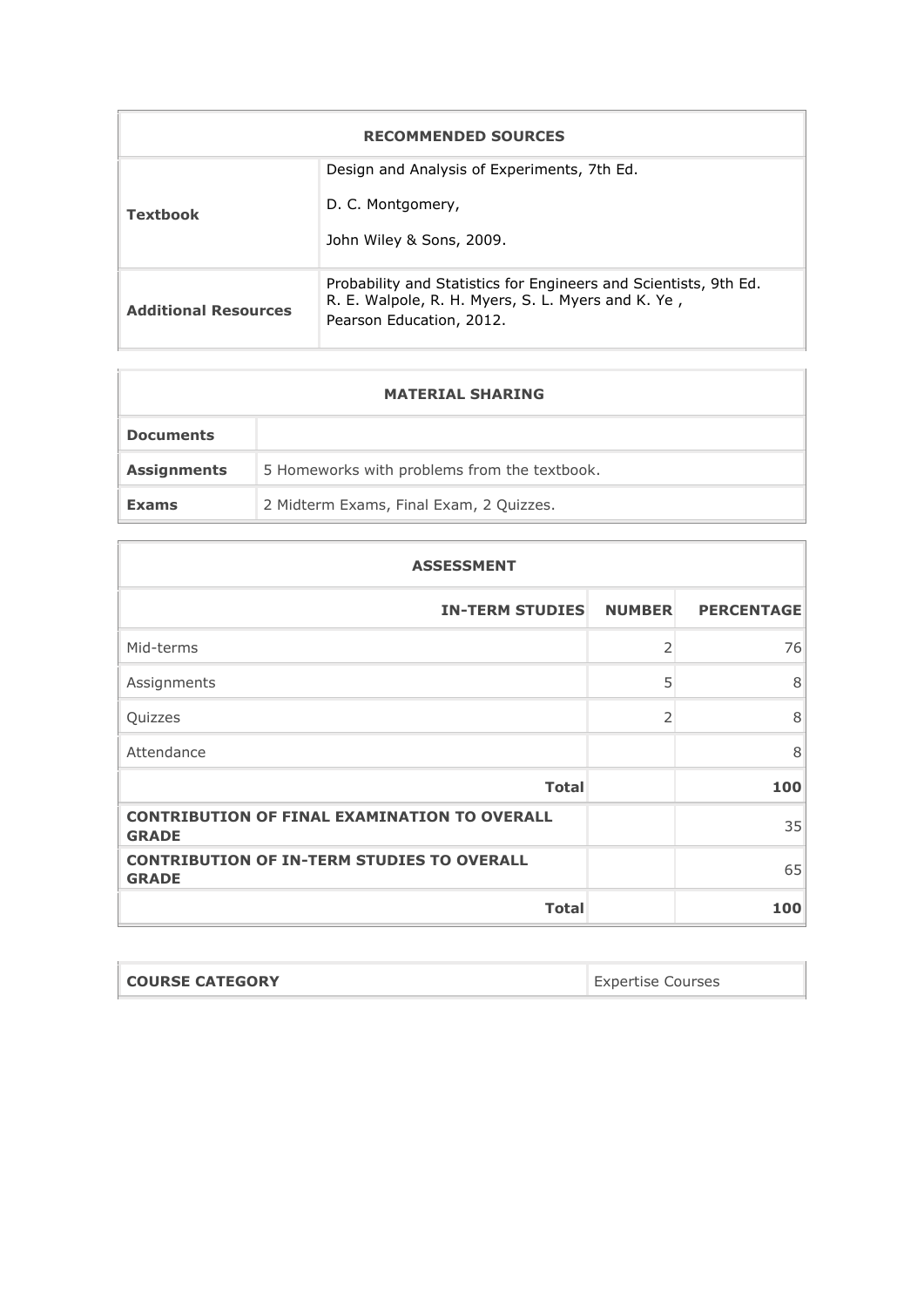|                | <b>COURSE'S CONTRIBUTION TO PROGRAM</b>                                                                                                                                                                              |  |              |                     |   |   |
|----------------|----------------------------------------------------------------------------------------------------------------------------------------------------------------------------------------------------------------------|--|--------------|---------------------|---|---|
|                | No Program Learning Outcomes                                                                                                                                                                                         |  | Contribution |                     |   |   |
|                |                                                                                                                                                                                                                      |  |              | $1 \t2 \t3 \t4 \t5$ |   |   |
| $\mathbf{1}$   | Ability to reach knowledge in breadth and depth through scientific research in<br>Systems Engineering field; to have extensive knowledge about current<br>techniques and procedures together with their constraints. |  |              |                     |   |   |
| $\overline{2}$ | Ability to complement and apply knowledge by scientific methods utilizing<br>limited or missing data; to use knowledge in different disciplines effectively<br>by blending them.                                     |  |              |                     |   | X |
| 3              | Ability to formulate Systems Engineering problems; to develop novel and<br>original ideas and procedures for their solutions and to use innovative<br>procedures in solutions.                                       |  |              |                     |   |   |
| 4              | Awareness of new and developing applications in Systems Engineering;<br>ability to investigate and learn these applications when required.                                                                           |  |              |                     |   |   |
| 5              | Ability to design and apply analytical, and modeling and experimental based<br>research; to solve and interpret complex situations encountered in this<br>process.                                                   |  |              |                     |   | X |
| 6              | Ability to lead multi-disciplinary teams; to develop solution approaches in<br>complicated situations and to take responsibility.                                                                                    |  |              |                     |   |   |
| 7              | Ability to develop novel and/or original ideas and methods; to develop<br>innovative solutions for the design of systems, parts or the processes.                                                                    |  |              |                     |   |   |
| 8              | Ability to communicate orally or in writing the process and the results of<br>Systems Engineering studies systematically and openly in national or<br>international platforms.                                       |  |              |                     |   |   |
| 9              | Ability to master a foreign language (English) at the European Language<br>Portfolio B2 General Level to communicate orally or in writing.                                                                           |  |              |                     |   |   |
|                | Ability to recognize social, scientific and ethical values in the process of<br>10 collection, interpretation and publishing of data, and in all professional<br>activities.                                         |  |              |                     | X |   |
| 11             | Ability to visualize social and environmental dimensions of Systems<br>Engineering applications and to observe these dimensions in professional<br>practice.                                                         |  |              |                     |   |   |
| 12             | Ability to develop appropriate methodology and procedures for the modeling,<br>improvement, control and design of complex systems for a specified target.                                                            |  |              |                     |   |   |